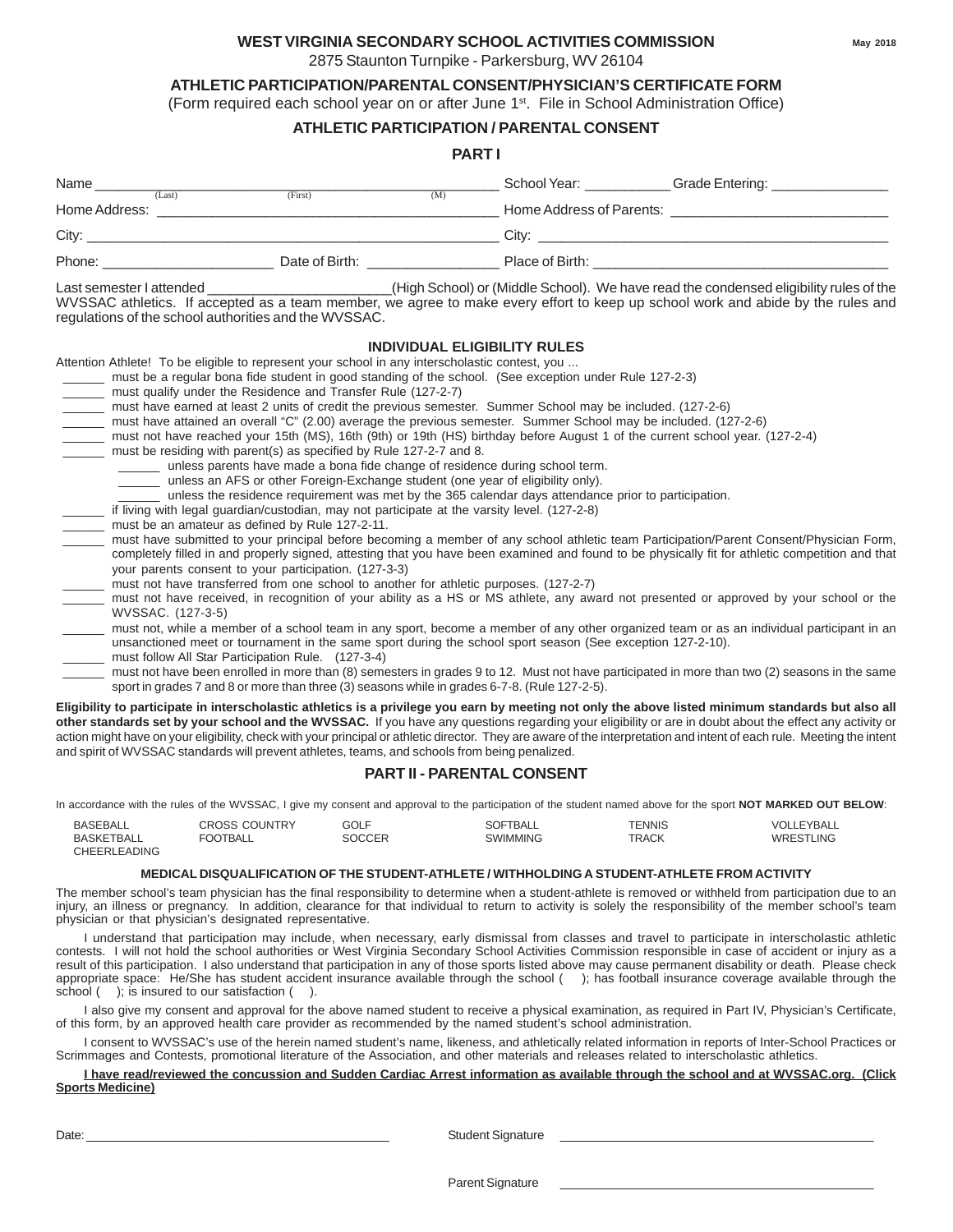#### **PART III – STUDENT'S MEDICAL HISTORY**

(To be completed by parent or guardian prior to examination)

| Name experience and a series of the contract of the contract of the contract of the contract of the contract of the contract of the contract of the contract of the contract of the contract of the contract of the contract o |                                                                                          |    |                   |                                                                                         |                                 |   |   |    |     |
|--------------------------------------------------------------------------------------------------------------------------------------------------------------------------------------------------------------------------------|------------------------------------------------------------------------------------------|----|-------------------|-----------------------------------------------------------------------------------------|---------------------------------|---|---|----|-----|
| Has the student ever had:                                                                                                                                                                                                      | Does the student:                                                                        |    |                   |                                                                                         |                                 |   |   |    |     |
| Yes No 1. Chronic or recurrent illness? (Diabetes, Asthma, Seizures,                                                                                                                                                           |                                                                                          |    |                   | Yes No 12. Have any problems with heart/blood pressure?                                 |                                 |   |   |    |     |
| etc.,                                                                                                                                                                                                                          |                                                                                          |    |                   | Yes No 13. Has anyone in your family ever fainted during exercise?                      |                                 |   |   |    |     |
| 2. Any hospitalizations?<br>Yes No                                                                                                                                                                                             |                                                                                          |    |                   |                                                                                         |                                 |   |   |    |     |
| 3. Any surgery (except tonsils)?<br>Yes No                                                                                                                                                                                     |                                                                                          |    |                   | Yes No 15. Wear glasses ____, contact lenses ___, dental appliances ___?                |                                 |   |   |    |     |
| 4. Any injuries that prohibited your participation in sports?<br>Yes No                                                                                                                                                        |                                                                                          |    |                   | Yes No 16. Have any organs missing (eye, kidney, testicle, etc.)?                       |                                 |   |   |    |     |
| 5. Dizziness or frequent headaches?<br>Yes No                                                                                                                                                                                  |                                                                                          |    |                   | Yes No 17. Has it been longer than 10 years since your last tetanus                     |                                 |   |   |    |     |
| 6. Knee, ankle or neck injuries?<br>Yes No<br>7. Broken bone or dislocation?<br>Yes No                                                                                                                                         | shot?                                                                                    |    |                   | Yes No 18. Have you ever been told not to participate in any sport?                     |                                 |   |   |    |     |
| 8. Heat exhaustion/sun stroke?<br>Yes No                                                                                                                                                                                       |                                                                                          |    |                   |                                                                                         |                                 |   |   |    |     |
| 9. Fainting or passing out?<br>Yes No                                                                                                                                                                                          | Yes No 19. Do you know of any reason this student should not partici-<br>pate in sports? |    |                   |                                                                                         |                                 |   |   |    |     |
| Yes No 10. Have any allergies?                                                                                                                                                                                                 | Yes No 20. Have a sudden death history in your family?                                   |    |                   |                                                                                         |                                 |   |   |    |     |
| Yes No 11. Concussion? If Yes ___________                                                                                                                                                                                      |                                                                                          |    |                   | Yes No 21. Have a family history of heart attack before age 50?                         |                                 |   |   |    |     |
| Date(s)                                                                                                                                                                                                                        |                                                                                          |    |                   | Yes No 22. Develop coughing, wheezing, or unusual shortness of breath                   |                                 |   |   |    |     |
| PLEASE EXPLAIN ANY "YES" ANSWERS OR ANY OTHER                                                                                                                                                                                  |                                                                                          |    |                   | when you exercise?<br>Yes No 23. (Females Only) Do you have any problems with your men- |                                 |   |   |    |     |
| <b>ADDITIONAL CONCERNS.</b>                                                                                                                                                                                                    |                                                                                          |    | strual periods.   |                                                                                         |                                 |   |   |    |     |
| I also give my consent for the physician in attendance and the appropriate medical staff to give treatment at any athletic event for any                                                                                       |                                                                                          |    |                   |                                                                                         |                                 |   |   |    |     |
| injury.                                                                                                                                                                                                                        |                                                                                          |    |                   |                                                                                         |                                 |   |   |    |     |
|                                                                                                                                                                                                                                |                                                                                          |    |                   |                                                                                         |                                 |   |   |    |     |
|                                                                                                                                                                                                                                |                                                                                          |    |                   |                                                                                         |                                 |   |   |    |     |
|                                                                                                                                                                                                                                |                                                                                          |    |                   |                                                                                         |                                 |   |   |    |     |
| <b>PART IV - VITAL SIGNS</b>                                                                                                                                                                                                   |                                                                                          |    |                   |                                                                                         |                                 |   |   |    |     |
|                                                                                                                                                                                                                                |                                                                                          |    |                   |                                                                                         |                                 |   |   |    |     |
| Visual acuity: Uncorrected $\frac{1}{\sqrt{N}}$ / Corrected $\frac{1}{\sqrt{N}}$ / Pupils equal diameter: Y N                                                                                                                  |                                                                                          |    |                   |                                                                                         |                                 |   |   |    |     |
|                                                                                                                                                                                                                                |                                                                                          |    |                   |                                                                                         |                                 |   |   |    |     |
|                                                                                                                                                                                                                                |                                                                                          |    |                   |                                                                                         |                                 |   |   |    |     |
| <b>PART V - SCREENING PHYSICAL EXAM</b>                                                                                                                                                                                        |                                                                                          |    |                   |                                                                                         |                                 |   |   |    |     |
| This exam is not meant to replace a full physical examination done by your private physician.                                                                                                                                  |                                                                                          |    |                   |                                                                                         |                                 |   |   |    |     |
| Mouth:<br>Respiratory:                                                                                                                                                                                                         |                                                                                          |    |                   | Abdomen:                                                                                |                                 |   |   |    |     |
| Symmetrical breath sounds Y N<br>Appliances<br>Y<br>N.                                                                                                                                                                         |                                                                                          |    |                   | Masses                                                                                  |                                 |   |   | Y  | N   |
| Missing/loose teeth<br>Y<br>Wheezes<br>N.                                                                                                                                                                                      | Y                                                                                        | N. |                   | Organomegaly                                                                            |                                 |   |   | Y. | N   |
| Cardiovascular:<br>Caries needing treatment<br>Y<br>N.                                                                                                                                                                         |                                                                                          |    |                   | Genitourinary (males only);                                                             |                                 |   |   |    |     |
| Enlarged lymph nodes<br>Y<br>Murmur                                                                                                                                                                                            | Y                                                                                        | N  |                   |                                                                                         |                                 |   |   | Y. | -N  |
| N                                                                                                                                                                                                                              |                                                                                          |    |                   | Inguinal hernia                                                                         |                                 |   |   |    |     |
| Skin - infectious lesions<br>Irregularities<br>Y<br>N                                                                                                                                                                          | Y                                                                                        | N  |                   |                                                                                         | Bilaterally descended testicles |   |   | Y. | - N |
| Murmur with Valsalva<br>Peripheral pulses equal<br>Y<br>N                                                                                                                                                                      | Y                                                                                        | N  |                   |                                                                                         |                                 |   |   |    |     |
| Any "YES" under Cardiovascular requires a referral to family doctor or other appropriate healthcare provider.                                                                                                                  |                                                                                          |    |                   |                                                                                         |                                 |   |   |    |     |
| Musculoskeletal: (note any abnormalities)                                                                                                                                                                                      |                                                                                          |    |                   |                                                                                         |                                 |   |   |    |     |
| Neck:<br>Y<br>Elbow:<br>N<br>Y<br>N                                                                                                                                                                                            | Knee/Hip:                                                                                |    | N<br>Y.           |                                                                                         | Hamstrings:                     | Y | N |    |     |
| Shoulder:<br>Y<br>Wrist:<br>Y<br>N<br>N                                                                                                                                                                                        | Ankle:                                                                                   |    | Y<br>$\mathsf{N}$ |                                                                                         | Scoliosis:                      | Y | N |    |     |
|                                                                                                                                                                                                                                |                                                                                          |    |                   |                                                                                         |                                 |   |   |    |     |
| RECOMMENDATIONS BASED ON ABOVE EVALUATION:                                                                                                                                                                                     |                                                                                          |    |                   |                                                                                         |                                 |   |   |    |     |
|                                                                                                                                                                                                                                |                                                                                          |    |                   |                                                                                         |                                 |   |   |    |     |
| After my evaluation, I give my:                                                                                                                                                                                                |                                                                                          |    |                   |                                                                                         |                                 |   |   |    |     |
| Full Approval;                                                                                                                                                                                                                 |                                                                                          |    |                   |                                                                                         |                                 |   |   |    |     |
| Full approval; but needs further evaluation by Family Dentist ____; Eye Doctor ____; Family Physician ____; Other ___;                                                                                                         |                                                                                          |    |                   |                                                                                         |                                 |   |   |    |     |
|                                                                                                                                                                                                                                |                                                                                          |    |                   |                                                                                         |                                 |   |   |    |     |
|                                                                                                                                                                                                                                |                                                                                          |    |                   |                                                                                         |                                 |   |   |    |     |
|                                                                                                                                                                                                                                |                                                                                          |    |                   |                                                                                         |                                 |   |   |    |     |
|                                                                                                                                                                                                                                |                                                                                          |    |                   |                                                                                         |                                 |   |   |    |     |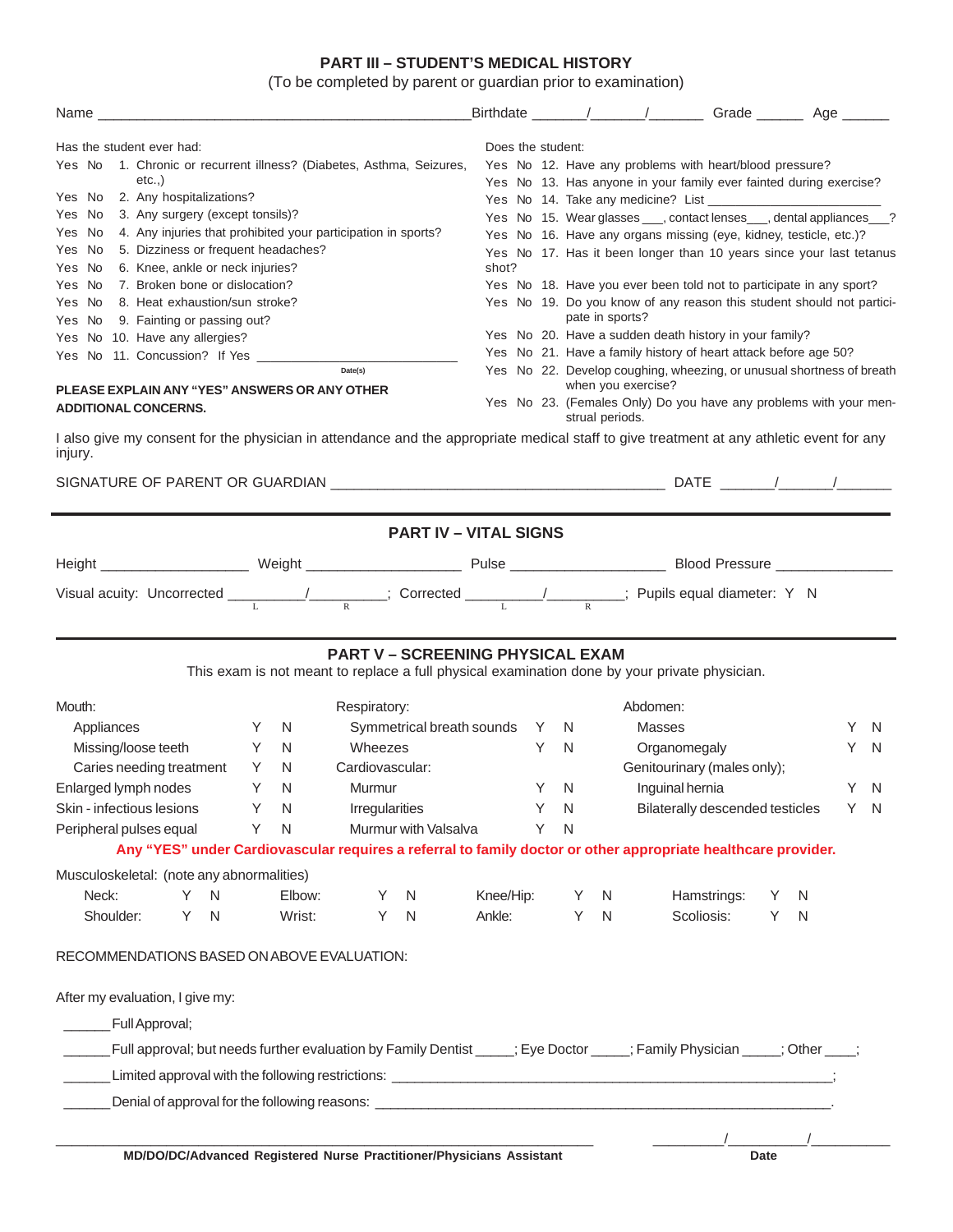



#### **What is a concussion?**

A concussion is a type of traumatic brain injury. Concussions are caused by a bump or blow to the head. Even a "ding," "getting your bell rung," or what seems to be a mild bump or blow to the head can be serious.

You can't see a concussion. Signs and symptoms of concussion can show up right after the injury or may not appear or be noticed until days or weeks after the injury. If your child reports any symptoms of concussion, or if you notice the symptoms yourself, seek medical attention right away.

#### **What are the signs and symptoms of a concussion?**

If your child has experienced a bump or blow to the head during a game or practice, look for any of the following signs of a concussion:

| <b>SYMPTOMS REPORTED</b> | <b>SIGNS OBSERVED BY</b> |
|--------------------------|--------------------------|
| <b>BY ATHLETE</b>        | <b>PARENTS/GUARDIANS</b> |
| • Headache or            | Appears dazed or         |
| "pressure" in head       | stunned                  |
| • Nausea or vomiting     | • Is confused about      |
| • Balance problems or    | assignment or            |
| dizziness                | position                 |
| • Double or blurry       | • Forgets an             |
| vision                   | instruction              |
| • Sensitivity to light   | • Is unsure of game,     |
| • Sensitivity to noise   | score, or opponent       |
| • Feeling sluggish,      | $\bullet$ Moves clumsily |
| hazy, foggy, or          | Answers questions        |
| groggy                   | slowly                   |
| Concentration or         | Loses consciousness      |
| memory problems          | (even briefly)           |
| • Confusion              | • Shows mood,            |
| Just "not feeling right" | behavior, or             |
| or "feeling down"        | personality changes      |

#### **How can you help your child prevent a concussion or other serious brain injury?**

- Ensure that they follow their coach's rules for safety and the rules of the sport.
- Encourage them to practice good sportsmanship at all times.
- Make sure they wear the right protective equipment for their activity. Protective equipment should fit properly and be well maintained.
- Wearing a helmet is a must to reduce the risk of a serious brain injury or skull fracture.
	- However, helmets are not designed to prevent concussions. There is no "concussion-proof" helmet. So, even with a helmet, it is important for kids and teens to avoid hits to the head.

#### **What should you do if you think your child has a concussion?**

**SEEK MEDICAL ATTENTION RIGHT AWAY.** A health care professional will be able to decide how serious the concussion is and when it is safe for your child to return to regular activities, including sports.

**KEEP YOUR CHILD OUT OF PLAY.** Concussions take time to heal. Don't let your child return to play the day of the injury and until a health care professional says it's OK. Children who return to play too soon—while the brain is still healing risk a greater chance of having a repeat concussion. Repeat or later concussions can be very serious. They can cause permanent brain damage, affecting your child for a lifetime.

#### **TELL YOUR CHILD'S COACH ABOUT ANY PREVIOUS**

**CONCUSSION.** Coaches should know if your child had a previous concussion. Your child's coach may not know about a concussion your child received in another sport or activity unless you tell the coach.

**If you think your teen has a concussion:** Don't assess it yourself. Take him/her out of play. Seek the advice of a health care professional.

It's better to miss one game than the whole season. For more information*,* visit **www.cdc.gov/Concussion**.

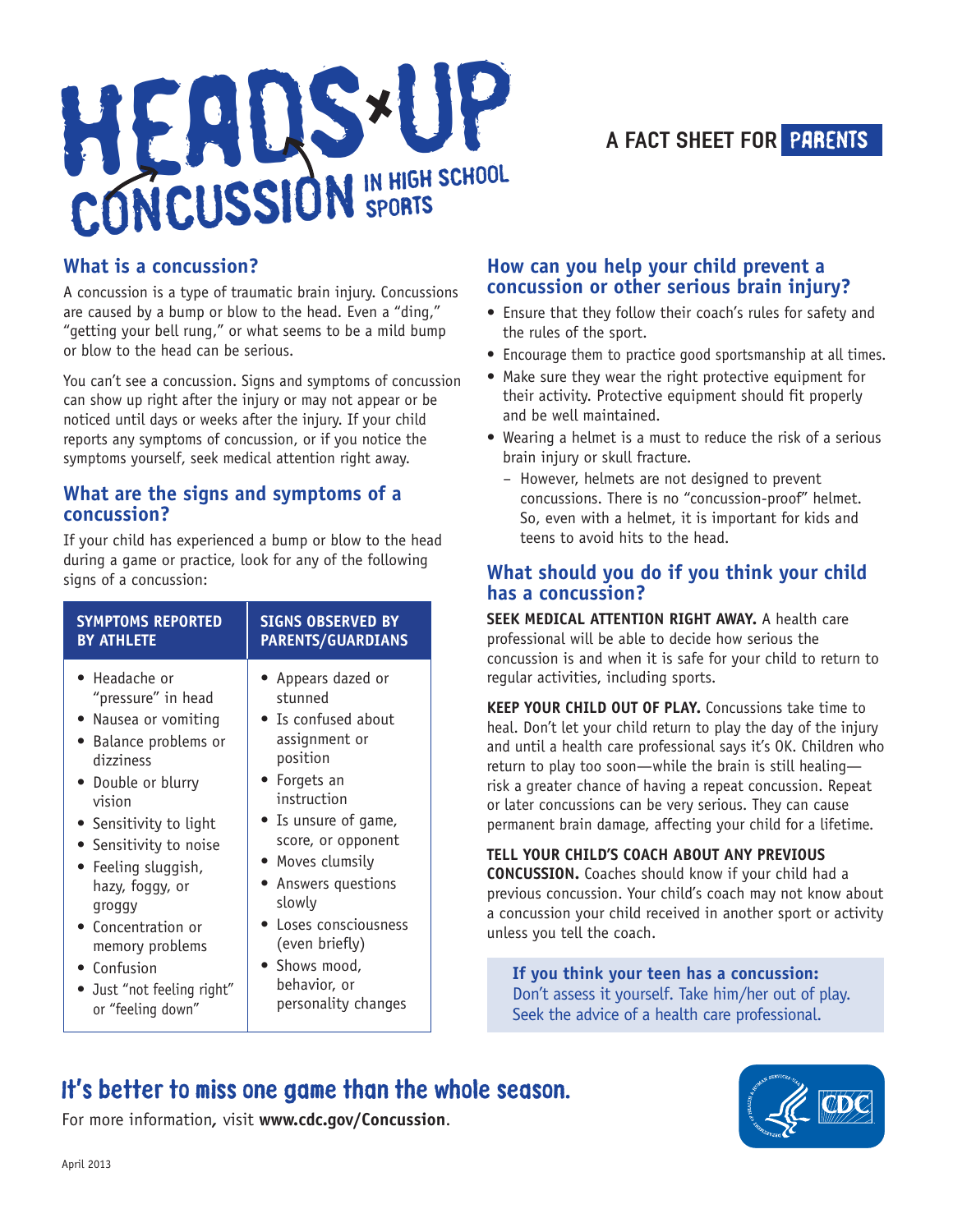

#### **What is Sudden Cardiac Arrest?**

- Occurs suddenly and often without warning.
- An electrical malfunction (short-circuit) causes the bottom chambers of the heart (ventricles) to beat dangerously fast (ventricular tachycardia or fibrillation) and disrupts the pumping ability of the heart.
- The heart cannot pump blood to the brain, lungs and other organs of the body.
- The person loses consciousness (passes out) and has no pulse.
- Death occurs within minutes if not treated immediately.

#### **What are the symptoms/warning signs of Sudden Cardiac Arrest?**

- SCA should be suspected in any athlete who has collapsed and is unresponsive
- Fainting, a seizure, or convulsions during physical activity
- Dizziness or lightheadedness during physical activity
- Unusual fatigue/weakness
- Chest pain
- Shortness of breath
- Nausea/vomiting
- Palpitations (heart is beating unusually fast or skipping beats)
- Family history of sudden cardiac arrest at age <50

#### **ANY of these symptoms/warning signs may necessitate further evaluation from your physician before returning to practice or a game.**

#### **What causes Sudden Cardiac Arrest?**

- Conditions present at birth (inherited and non-inherited heart abnormalities)
- A blow to the chest (Commotio Cordis)
- An infection/inflammation of the heart, usually caused by a virus. (Myocarditis)
- Recreational/Performance-Enhancing drug use.
- Other cardiac & medical conditions / Unknown causes. (Obesity/Idiopathic)

#### **What are ways to screen for Sudden Cardiac Arrest?**

- The American Heart Association recommends a pre-participation history and physical which is mandatory annually in West Virginia.
- Always answer the heart history questions on the student Health History section of the WVSSAC Physical Form completely and honestly.
- Additional screening may be necessary at the recommendation of a physician.

#### **What is the treatment for Sudden Cardiac Arrest?**

- Act immediately; time is critical to increase survival rate
- Activate emergency action plan
- Call 911
- Begin CPR
- Use Automated External Defibrillator (AED)

#### **Where can one find additional information?**

- Contact your primary health care provider
- American Heart Association (www.heart.org)